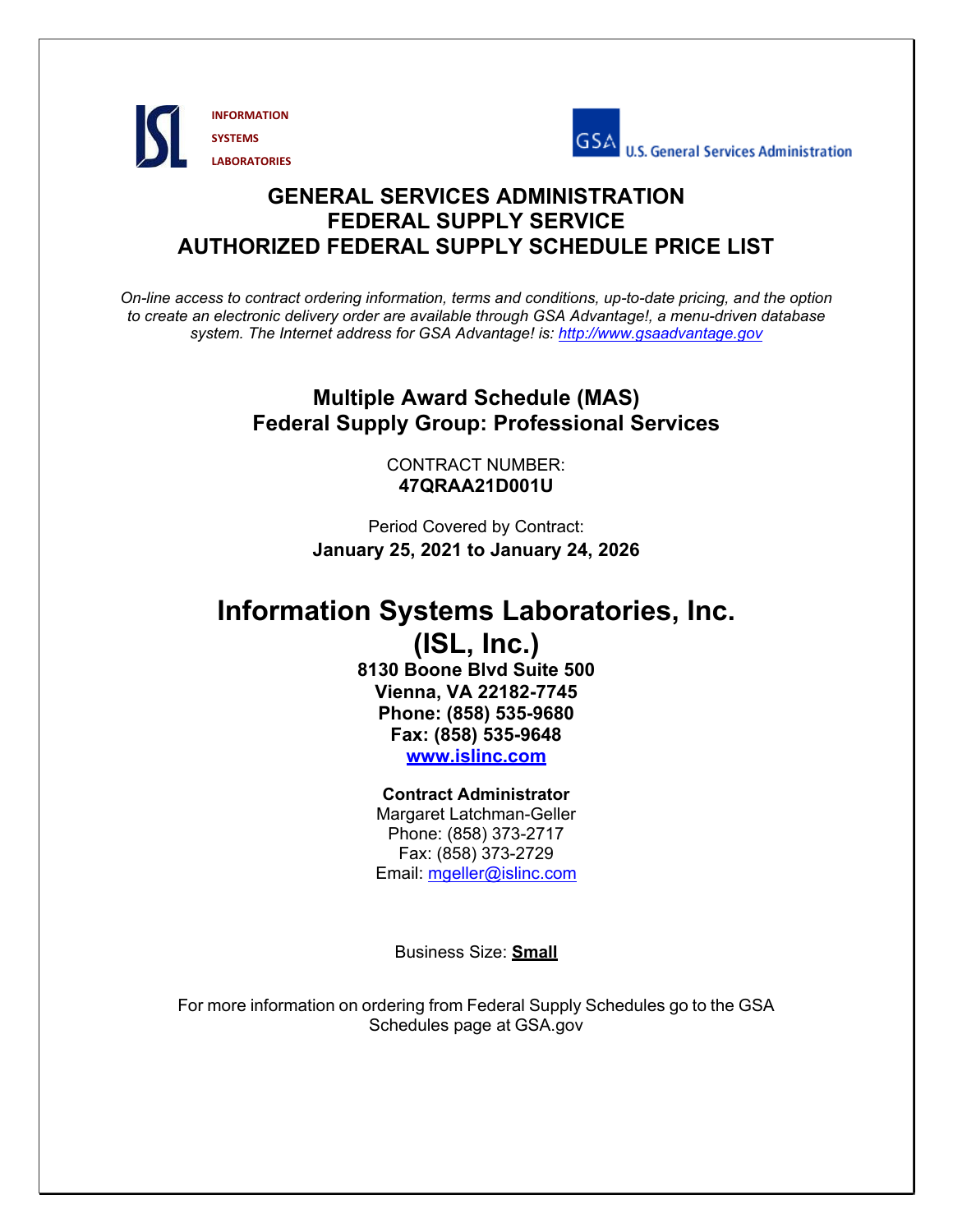# **GSA AWARDED TERMS AND CONDITIONS Information Systems Laboratories, Inc.**

1a. Table of awarded special item number(s) with appropriate cross-reference to item descriptions and awarded price(s).

| 541330ENG: | <b>Engineering Services</b>                                        |
|------------|--------------------------------------------------------------------|
| 541380:    | <b>Testing Laboratory Services</b>                                 |
| 541420:    | <b>Engineering System Design and Integration Services</b>          |
| 541715:    | <b>Engineering Research and Development and Strategic Planning</b> |
| OLM:       | <b>Order Level Materials (OLM)</b>                                 |

 $1<sub>b</sub>$ . Identification of the lowest priced model number and lowest unit price for that model for each special item number awarded in the contract.

# **Please see attached pricelist for details**

 $1c$ . If the Contractor is proposing hourly rates, a description of all corresponding commercial job titles, experience, functional responsibility and education for those types of employees or subcontractors who will perform services shall be provided. If hourly rates are not applicable, indicate not applicable for this item.

# **Please see attached pricelist for details**

2. Maximum order. **SINs 541330ENG, 541420, 541715: \$1,000,000** 

# **SINs 541380, OLM: \$250,000**

3. Minimum order.

**\$100** 

4. Geographic coverage (delivery area).

**All Federal agencies worldwide, the U.S. Postal Service, the governing bodies of the District of Columbia, and all entities normally eligible to order from GSA-negotiated contracts.** 

- 5. Point(s) of production (city, county, and State or foreign country). **Information Systems Laboratories, Inc. 8130 Boone Blvd Suite 500 Vienna, VA 22182-7745 USA**
- 6. Discount from list prices or statement of net price.

# **Net GSA pricing is listed in the attached pricing tables**

7. Quantity discounts.

**1% for orders over \$100,000** 

### **2% for orders over \$250,000**

8. Prompt payment terms. Information for Ordering Offices: Prompt payment terms cannot be negotiated out of the contractual agreement in exchange for other concessions. **Net 30 Days.**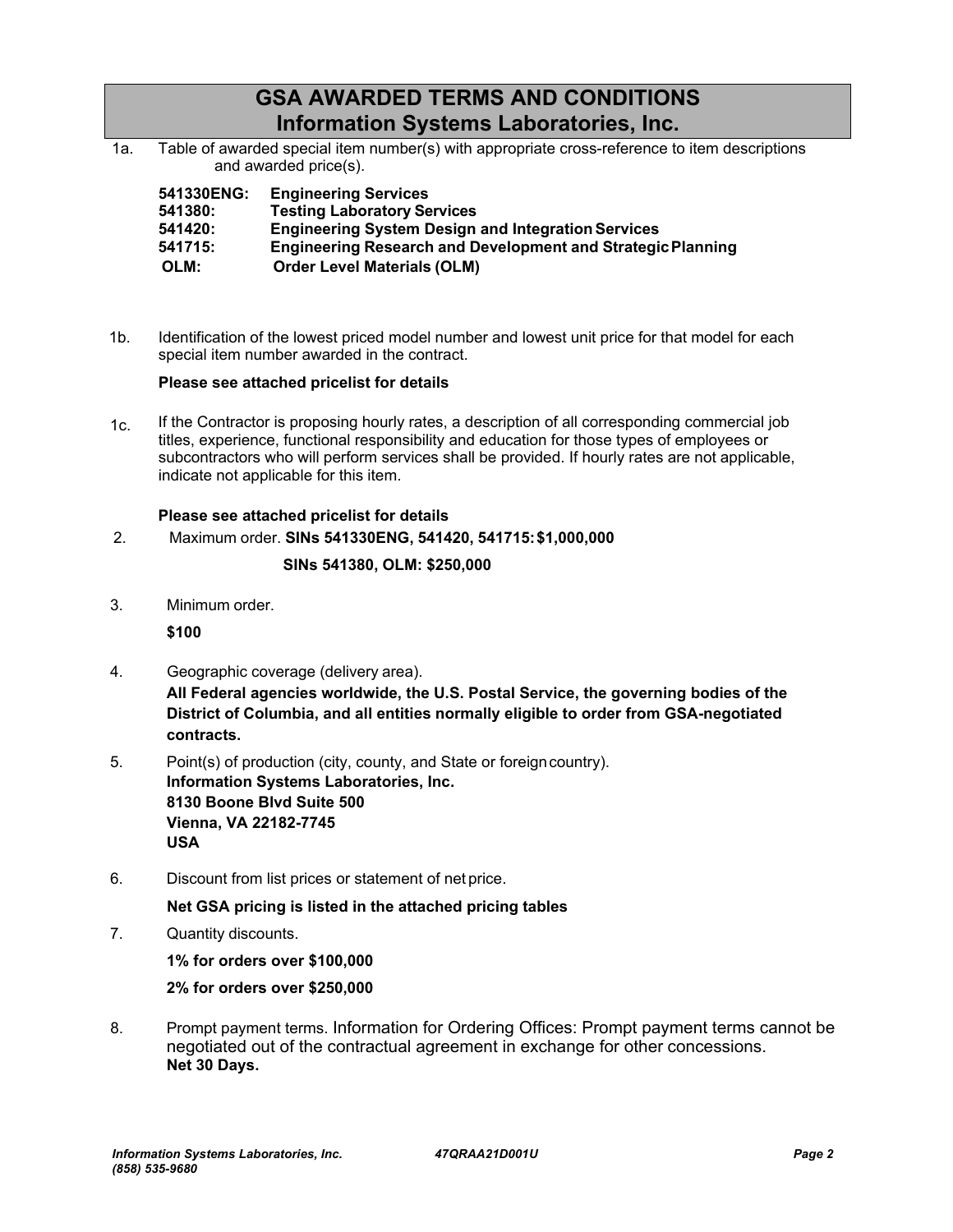# 9. Foreign items (list items by country of origin).

# **Not Applicable**

10a. Time of delivery.

### **The contractor shall deliver or perform services in accordance with the terms negotiated in the agency's Statement of Work (SOW).**

10b. Expedited Delivery. The Contractor will insert the sentence "Items available for expedited delivery are noted in this price list." under this heading. The Contractor may use a symbol of its choosing to highlight items in its price lists that have expedited delivery.

### **Expedited delivery time is to be negotiated between Contractor and Ordering Agency**

10c. Overnight and 2-day delivery. The Contractor will indicate whether overnight and 2-day delivery are available. Also, the Contractor will indicate that the schedule customer may contact the Contractor for rates for overnight and 2-day delivery.

### **Overnight and 2-day delivery time is to be negotiated between Contractor and Ordering Agency**

10d. Urgent Requirements. The Contractor will note in its price list the "Urgent Requirements" clause of its contract and advise agencies that they can also contact the Contractor's representative to effect a faster delivery.

### **Urgent Requirements delivery time is to be negotiated between Contractor and Ordering Agency**

11. F.O.B. point(s).

### **Destination**

12a. Ordering address(es).

**ISL, Inc. 8130 Boone Blvd, Ste 500, Vienna, VA 22182**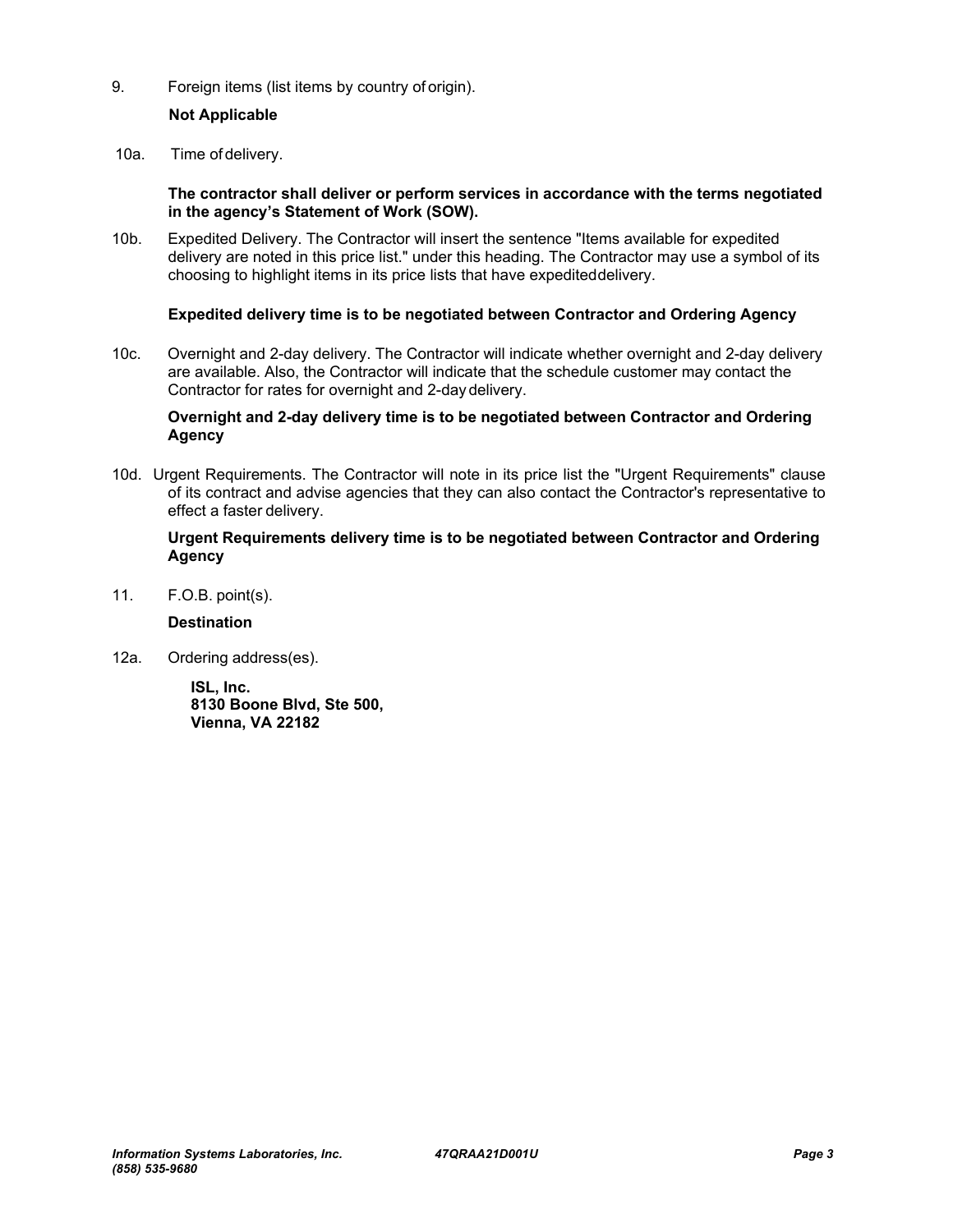- 12b. Ordering procedures: **For supplies and services, the ordering procedures, information on Blanket Purchase Agreements (BPA's) are found in Federal Acquisition Regulation (FAR) 8.405-3.**
- 13. Payment address(es). **Information Systems Laboratories, Inc. 4225 Executive Square, Suite 570 San Diego, CA 92037 Tel: (858) 535-9680**
- 14. Warranty provision. **Not Applicable**
- 15. Export packing charges, if applicable. **Not Applicable**
- 16. Terms and conditions of rental, maintenance, and repair (if applicable).

# **Not Applicable**

- 17. Terms and conditions of installation (if applicable). **Not Applicable**
- 18a. Terms and conditions of repair parts indicating date of parts price lists and any discounts from list prices (if applicable).

# **Not Applicable**

18b. Terms and conditions for any other services (if applicable)

# **Not Applicable**

19. List of service and distribution points (if applicable).

### **Not Applicable**

20. List of participating dealers (if applicable).

**None** 

21. Preventive maintenance (if applicable).

### **Not Applicable**

22a. Special attributes such as environmental attributes (e.g., recycled content, energy efficiency, and/or reduced pollutants).

### **Not Applicable**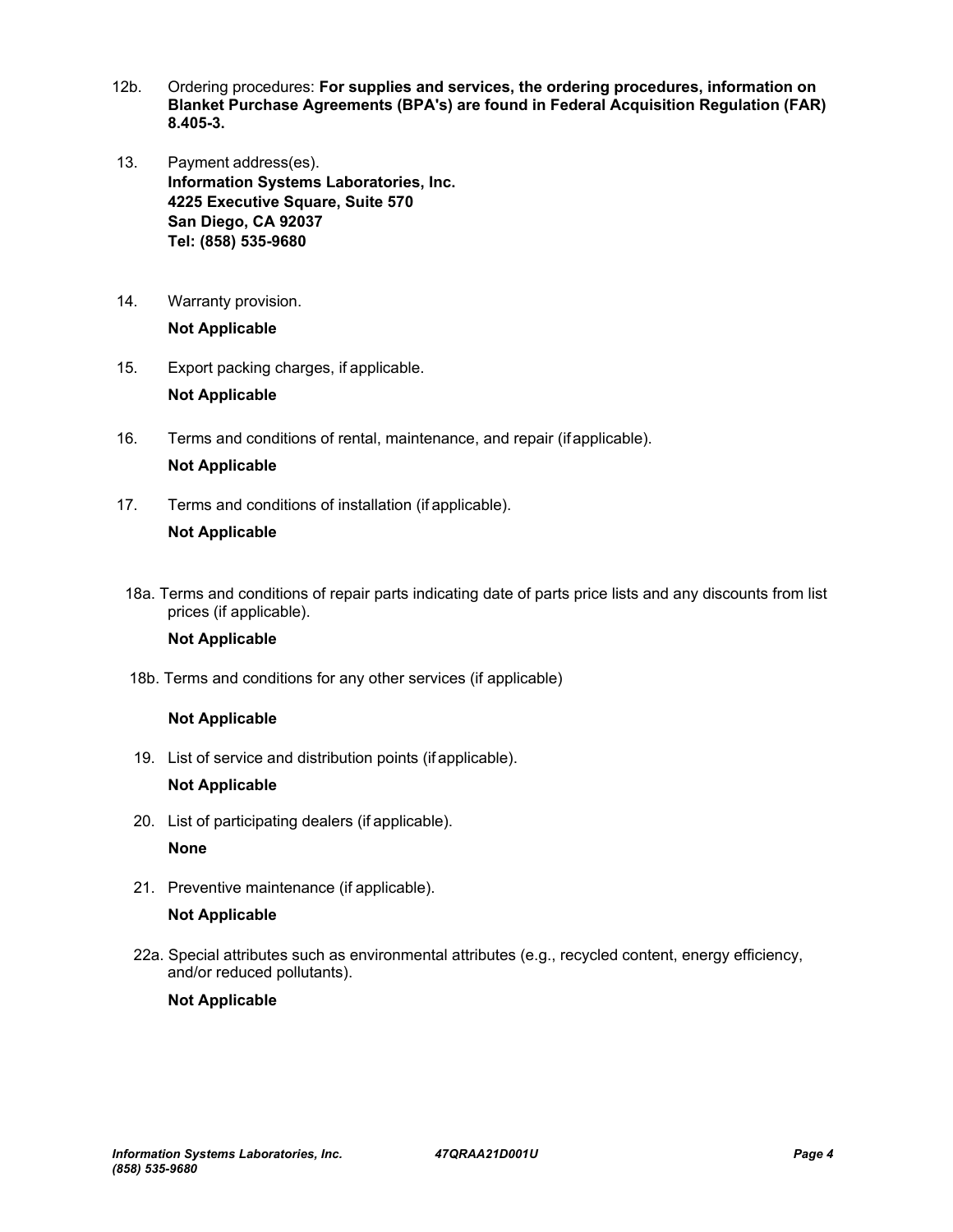22b. If applicable, indicate that Section 508 compliance information is available on Electronic and Information Technology (EIT) supplies and services and show where full details can be found (e.g. contractor's website or other location.) The EIT standards can be found at: www.Section508.gov/.

# **Not Applicable**

23. Data Universal Number System (DUNS) number:

# **96-075-6138**

24. Notification regarding registration in System for Award Management (SAM) database.

**Information Systems Laboratories, Inc. is registered; CAGE Code No. 8V537 active in SAM**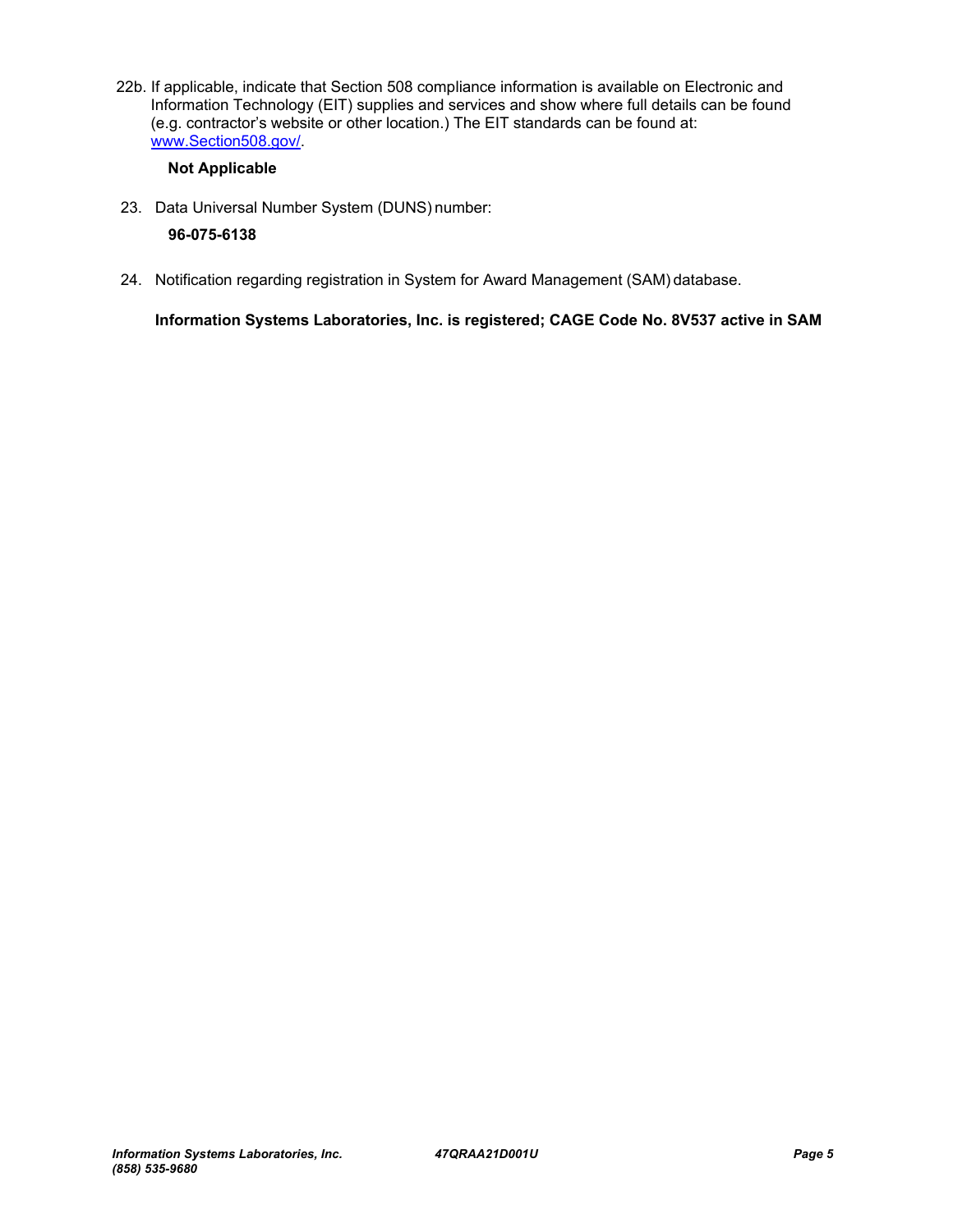# **Information Systems Laboratories, Inc. Labor Category Descriptions**

#### **Subject Matter Expert 2**

*Minimum/General Experience:* 15

*Functional Responsibility:* This position performs in highly specialized subject areas such as satellite telecommunications, financial systems, BPR, human factors engineering and systems design or engineering. The SME provides technical and/or specialized guidance concerning complex problems or challenges in the subject matter field. Performs analysis and studies; prepares reports and gives presentations. Works independently or as a member of a team.

*Minimum Education:* PhD or equivalent experience

#### **Senior Scientist Fellow**

*Minimum/General Experience:* 20

*Functional Responsibility:* The Senior Scientist Fellow shall be knowledgeable of overall organization, direction, and requirements of the contract efforts. Experience in interfacing directly with the government designated representatives and supervising various task order activities is also required. SME skills should be recognized in the professional community as an expert in that field through demonstrated accomplishments such as published work, speeches by invitation at conferences, research, teaching, and so on. This research experience should be documented in a large number of publications in refereed journals.

*Minimum Education:* PhD or equivalent experience

#### **Lead Scientist**

*Minimum/General Experience:* 15

*Functional Responsibility:* The Lead Scientist shall be knowledgeable of overall organization, direction, and requirements of the contract efforts. Experience in interfacing directly with the government designated representatives and supervising various task order activities is also required. This position also requires knowledge of the Federal Acquisition Regulations (FAR), Department of Defense (DOD) regulations (to include the acquisition life cycle process as addressed in the DOD 5000 series, if applicable), requirements, policies and procedures, cost and schedule estimating, systems disciplines, and engineering specifications.

*Minimum Education:* PhD or equivalent experience

#### **Engineering Fellow**

*Minimum/General Experience:* 15

*Functional Responsibility:* The Engineering Fellow shall be knowledgeable of overall organization, direction, and requirements of the contract efforts. Experience in interfacing directly with the government designated representatives and supervising various task order activities is also required. This position also requires knowledge of the Federal Acquisition Regulations (FAR), Department of Defense (DOD) regulations (to include the acquisition life cycle process as addressed in the DOD 5000 series, if applicable), requirements, policies and procedures, cost and schedule estimating, systems disciplines, and engineering specifications.

*Minimum Education:* PhD or equivalent experience

**Senior Executive 2**  *Minimum/General Experience:* 25

*Functional Responsibility:* The Senior Engineering Executive shall work with the Government Contracting Officer (CO), the Contracting Officer's Representative (COR), the Contracting Officer's Technical Representative(s) (COTR(s)), government management personnel and customer agency representatives. The Senior Engineering Executive is responsible for providing technical direction, budgeting, scheduling, staffing, management, and execution of the specified delivery order(s).

*Information Systems Laboratories, Inc. (858) 535-9680*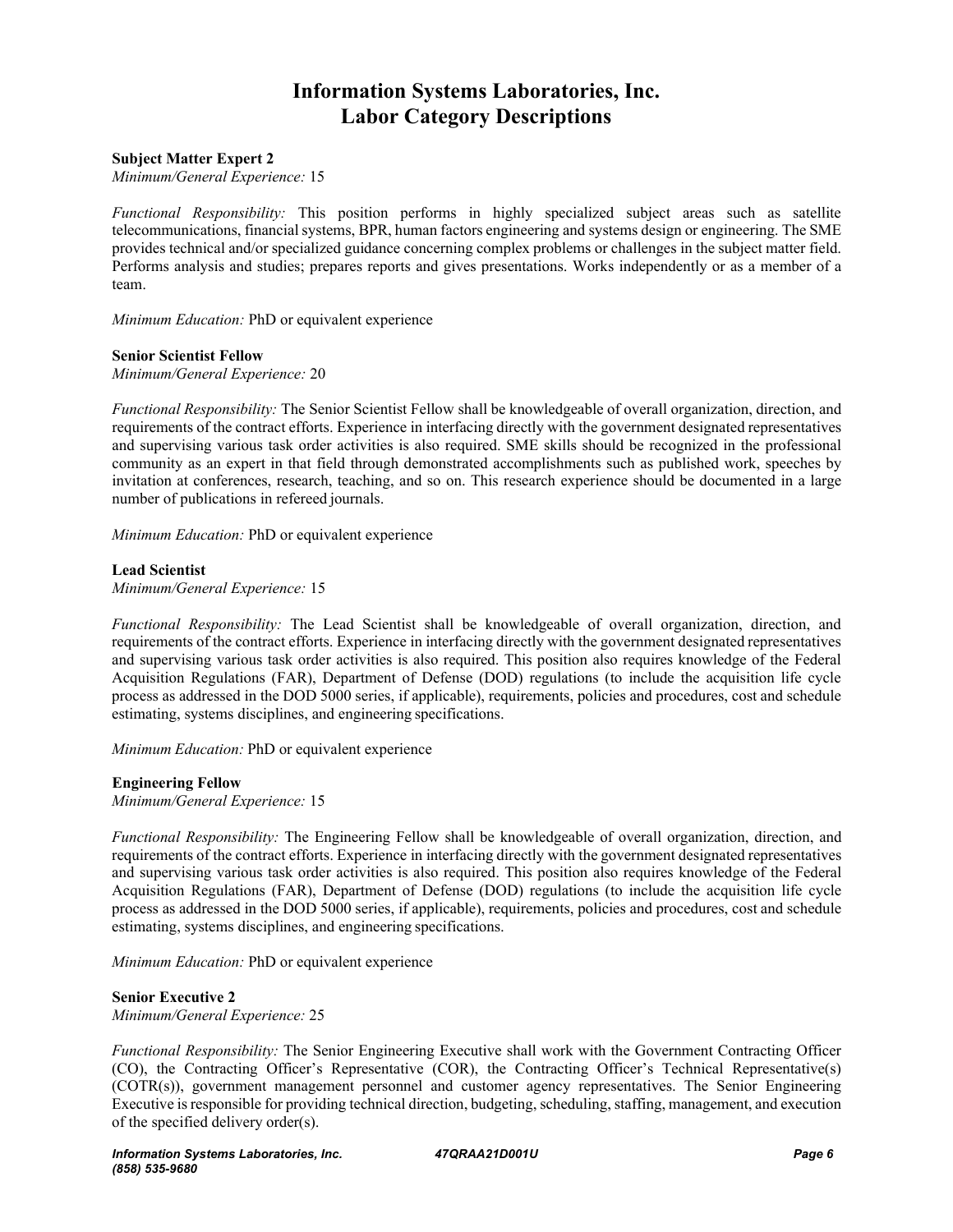*Minimum Education:* PhD or equivalent experience

**Senior Executive**  *Minimum/General Experience:* 20

*Functional Responsibility:* The Senior Engineering Executive shall work with the Government Contracting Officer (CO), the Contracting Officer's Representative (COR), the Contracting Officer's Technical Representative(s) (COTR(s)), government management personnel and customer agency representatives. The Senior Engineering Executive is responsible for providing technical direction, budgeting, scheduling, staffing, management, and execution of the specified delivery order(s).

*Minimum Education:* PhD or equivalent experience

#### **Principal Scientist 2**

*Minimum/General Experience:* 10

*Functional Responsibility:* The Principal Scientist 2 shall be responsible for those requirements where a high level of technical expertise is necessary to perform designated tasks. Duties shall be comparable to those of the senior scientist, engineer, chemist, physicist, or mathematician, but an advanced level of skill. The Principal Scientist 2 must possess at least 2 years of project management and/or supervisory experience sufficient to ensure positive direction of subordinates.

*Minimum Education:* Masters or equivalent experience

#### **Principal Engineer 2**

*Minimum/General Experience:* 10

*Functional Responsibility:* The Principal Engineer shall be responsible for those requirements where a high level of technical expertise is necessary to perform designated tasks. Duties shall be comparable to those of the senior engineer, chemist, physicist, or mathematician, but at an advanced level of skill. The Principal Engineer must possess at least five (5) years of managerial and/or supervisory experience sufficient to ensure positive direction of subordinates.

*Minimum Education:* Masters or equivalent experience.

#### **Principal Scientist**

*Minimum/General Experience:* 8

*Functional Responsibility:* The Principal Scientist shall be responsible for those requirements where a high level of technical expertise is necessary to perform designated tasks. Duties shall be comparable to those of the senior scientist, engineer, chemist, physicist, or mathematician, but an advanced level of skill. The Principal Scientist must possess at least 2 years of project management and/or supervisory experience sufficient to ensure positive direction of subordinates.

*Minimum Education:* Masters or equivalent experience

#### **Senior Research Engineer**

*Minimum/General Experience:* 10

*Functional Responsibility:* The Senior Research Engineer shall be used in those requirements where significant technical ability and supervision of junior engineers is necessary to perform designated task(s). This position requires the ability to perform detailed and complex analytical studies plus extensive knowledge of practices and principles necessary to design and/or assess advanced complex systems concepts and specifications.

*Minimum Education:* Masters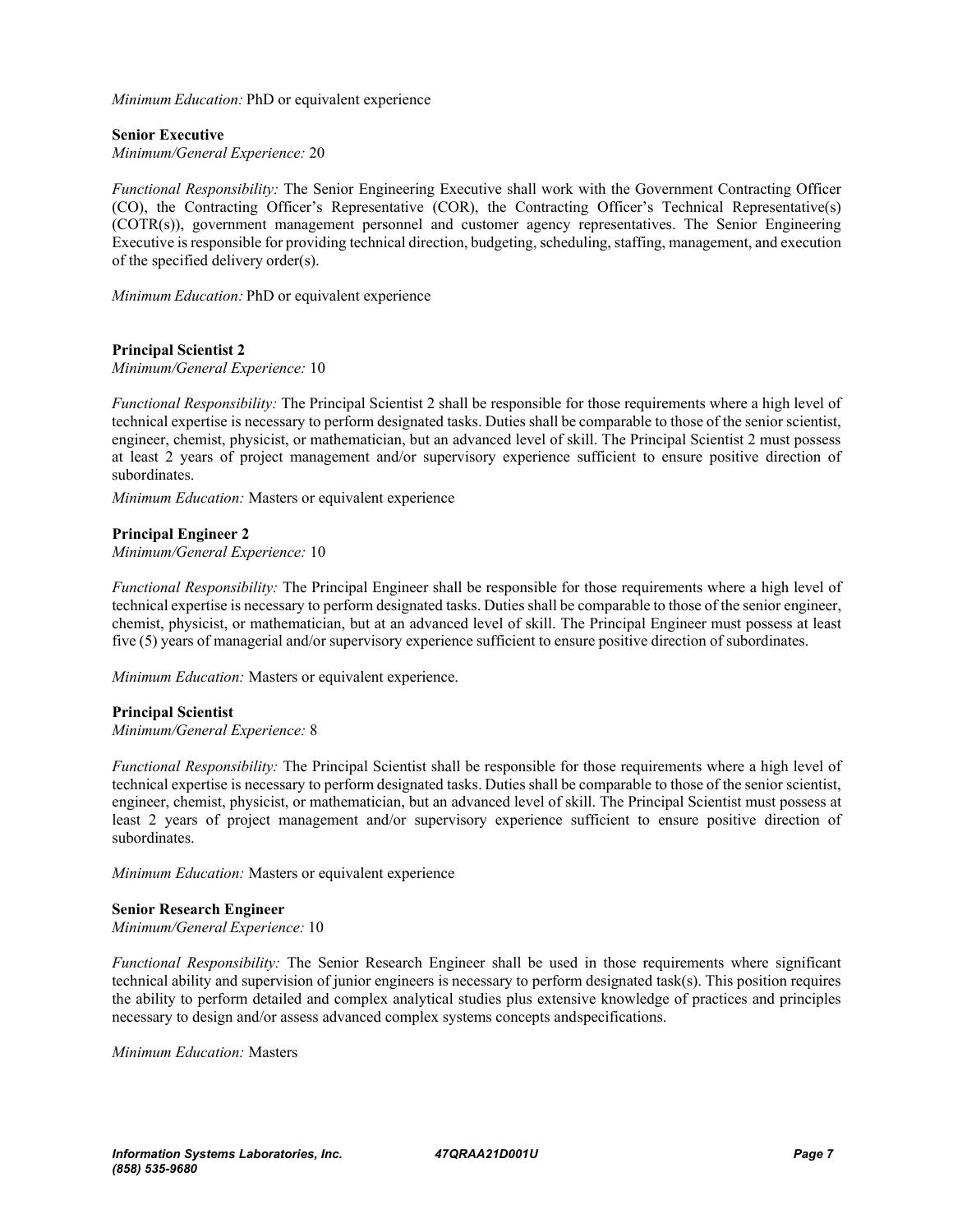#### **Subject Matter Expert**

*Minimum/General Experience:* 10

*Functional Responsibility:* This position performs in highly specialized subject areas such as satellite telecommunications, financial systems, BPR, human factors engineering and systems design or engineering. The SME provides technical and/or specialized guidance concerning complex problems or challenges in the subject matter field. Performs analysis and studies; prepares reports and gives presentations. Works independently or as a member of a team.

*Minimum Education:* Masters or equivalent experience

#### **Principal Engineer**

*Minimum/General Experience:* 8

*Functional Responsibility:* The Principal Engineer shall be responsible for those requirements where a high level of technical expertise is necessary to perform designated tasks. Duties shall be comparable to those of the senior engineer, chemist, physicist, or mathematician, but at an advanced level of skill. The Principal Engineer must possess at least two (2) years of managerial and/or supervisory experience sufficient to ensure positive direction of subordinates.

*Minimum Education:* Masters or equivalent experience

#### **Senior Scientist 2**

*Minimum/General Experience:* 5

*Functional Responsibility:* This position requires the experience and ability to perform detailed research, analysis and scientific studies plus the knowledge of practices and principles necessary to design and/or assess advanced systems concepts and specifications.

*Minimum Education:* Masters or equivalent experience

#### **Research Engineer**

*Minimum/General Experience:* 5

*Functional Responsibility:* The Research Engineer shall be used in those requirements where significant technical ability is necessary to perform designated task(s). This position requires the ability to perform detailed and complex analytical studies plus the knowledge of practices and principles necessary to design and/or assess advanced systems concepts and specifications.

*Minimum Education:* Bachelors

#### **Senior Scientist**

*Minimum/General Experience:* 4

*Functional Responsibility:* This position requires the experience and ability to perform detailed research, analysis and scientific studies plus the knowledge of practices and principles necessary to design and/or assess advanced systems concepts and specifications.

*Minimum Education:* Bachelors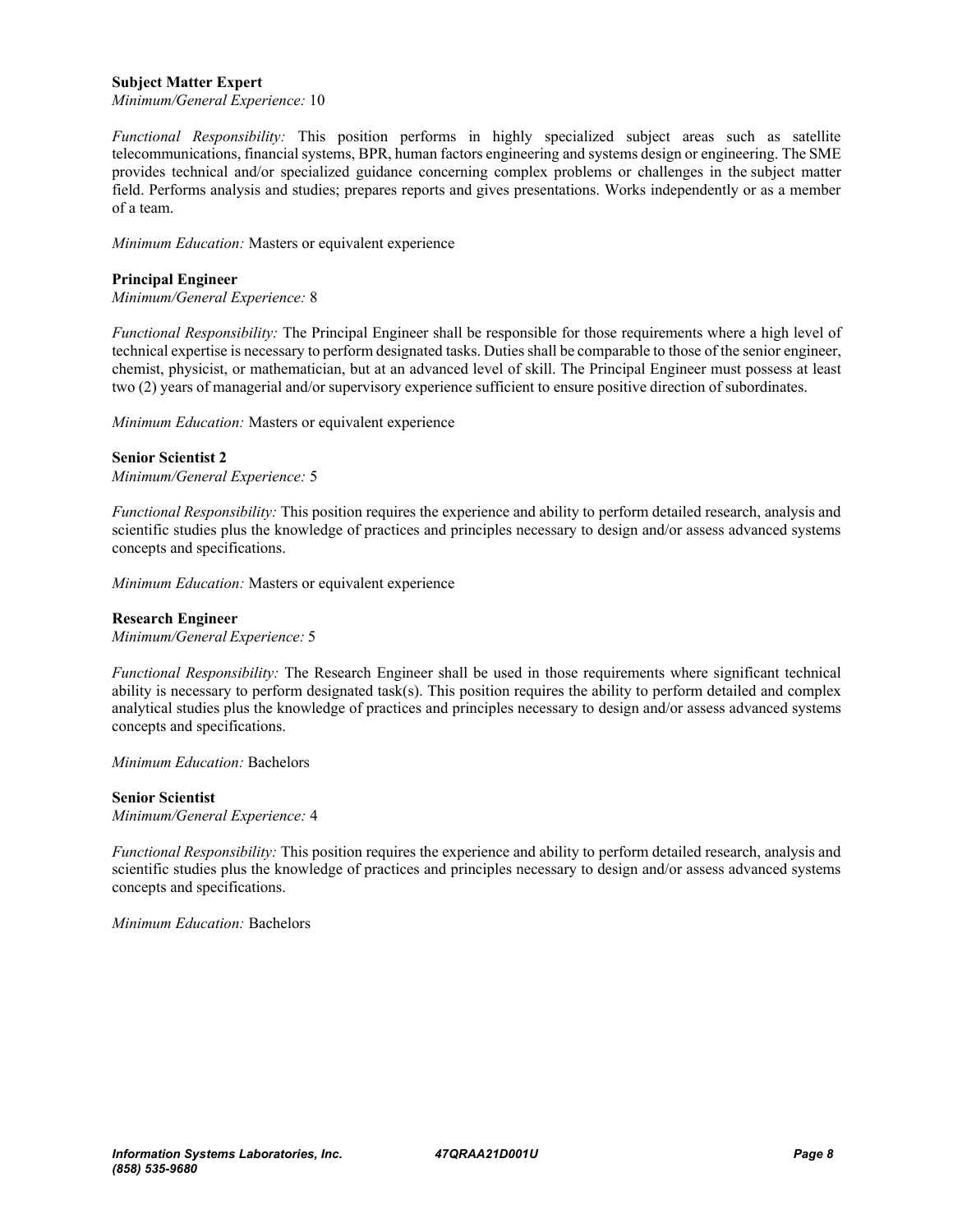#### **Sr. Engineer**

*Minimum/General Experience:* 2

*Functional Responsibility:* This position requires the experience and ability to perform detailed engineering, analysis and engineering studies plus the knowledge of practices and principles necessary to design and/or assess advanced systems concepts and specifications.

*Minimum Education:* Bachelors

# **Engineer**

*Minimum/General Experience:* 0

*Functional Responsibility:* This position requires the experience and ability to perform detailed engineering, analysis and engineering studies under supervision of a Principal Engineer or Senior Engineer plus the basic knowledge of practices and principles necessary to design and/or assess systems concepts and specifications.

*Minimum Education:* Bachelors

#### **Administrative Specialist 3**

*Minimum/General Experience:* 10

*Functional Responsibility:* The Administrative Specialist 3 has a key role in the preparation and delivery of management plans, reports, project schedules, project deliverables, presentation formats, and other products required for any given project. He/she assists management in establishing and maintaining project control mechanisms, including required reports, spreadsheets, etc., needed for routine, long-term project management. He/she also provides, as needed, assistance in creating and maintaining project files, and coordinates the dissemination of program data and materials between the project staff. The Administrative Specialist 3 works independently under the supervision of the task management.

*Minimum Education:* Bachelors or demonstrated experience

#### **Administrative Specialist 2**

*Minimum/General Experience:* 5

*Functional Responsibility:* The Administrative Specialist 2 has a key role in the preparation and delivery of management plans, reports, project schedules, project deliverables, presentation formats, and other products required for any given project. He/she assists management in establishing and maintaining project control mechanisms, including required reports, spreadsheets, etc., needed for routine, long-term project management. He/she also provides, as needed, assistance in creating and maintaining project files, and coordinates the disseminationof program data and materials between the project staff. The Administrative Specialist 2 works independently under the supervision of the task management.

*Minimum Education:* Bachelors or demonstrated experience

#### **Administrative Staff**

*Minimum/General Experience:* 2

*Functional Responsibility:* Responsible for the preparation of correspondence and technical documents. Develops correspondence guidelines and procedures. Reviews office correspondence, staff actions, and reports prepared for management's signature for thoroughness, clarity, completeness, grammatical, and procedural correctness. Maintains a standardized system for filing. Establishes and maintains both centralized and decentralized office files, management and record keeping systems.

*Minimum Education:* Associates